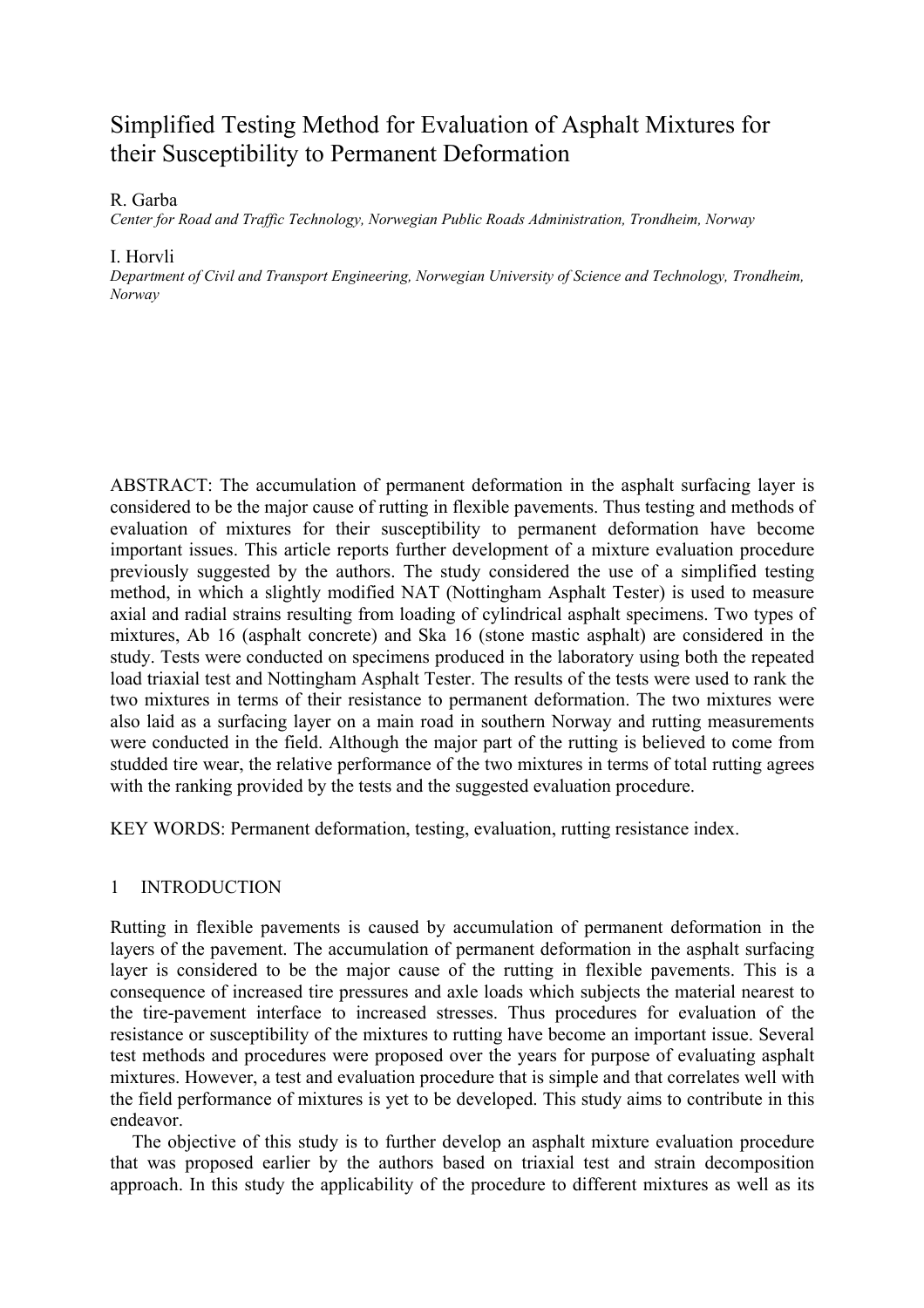ability to correlate with the field performance is assessed. An effort is made to use a simplified testing procedure to obtain parameters used in the evaluation procedure. In this regard, the Nottingham Asphalt Tester (NAT) was slightly modified and used to measure both the radial and the axial strains. A simplified version of the evaluation parameter was developed to make it more practical. An attempt is also made to explain the rutting resistance parameter within the framework of fundamental theories for material behavior.

In the following sections the procedure is presented followed by its application to evaluate two different mixtures whose field performances were monitored.

#### 2 THE RUTTING RESISTANCE INDEX

The rutting resistance index (RI) was developed based on strain decomposition approach (Garba, 2002). The strain decomposition approach involves decomposition of the total strain resulting from loading of asphalt concrete specimens into its components and modeling the components separately. Results of experiments have shown that asphalt mixture deformation consists of recoverable and irrecoverable components some of which are time-dependent and some time-independent. In general the total strain can be decomposed into four components and can be expressed as follows:

$$
\varepsilon = \varepsilon_e + \varepsilon_p + \varepsilon_{ve} + \varepsilon_{vp} \tag{1}
$$

where:

 $\epsilon$  = total strain  $\varepsilon_e$  = elastic strain, recoverable and time-independent  $\varepsilon_p$  = plastic strain, irrecoverable and time-independent  $\epsilon_{ve}$  = viscoelastic strain, recoverable and time-dependent  $\varepsilon_{\text{vp}}$  = viscoplastic strain, irrecoverable and time-dependent.

The procedure used to decompose the total strain was the same as that used by Uzan (Uzan, 1996). Figure 1 show a plot of the total strain in a typical creep and recovery test cycle on asphalt concrete specimen and illustrates the four components of strain described by Equation 1. The elastic, plastic, viscoelastic, and viscoplastic strain components can be incorporated into a comprehensive elasto-viscoplastic model. Following Uzan's approach, the creep compliance under step loading can be expressed as:

$$
\frac{\varepsilon(t, N)}{\sigma} = D_e + D_p(N) + D_{ve} \frac{t^m}{1 + at^m} + D_{vp}(N)t^n
$$
 (2)

where:

 $D_e$  = elastic compliance (time- independent)  $D_p$  = plastic compliance (time-independent)  $D_{ve}$ , a, m = viscoelastic parameters  $D_{vp}$ , n = viscoplastic parameters  $\sigma$  = the stress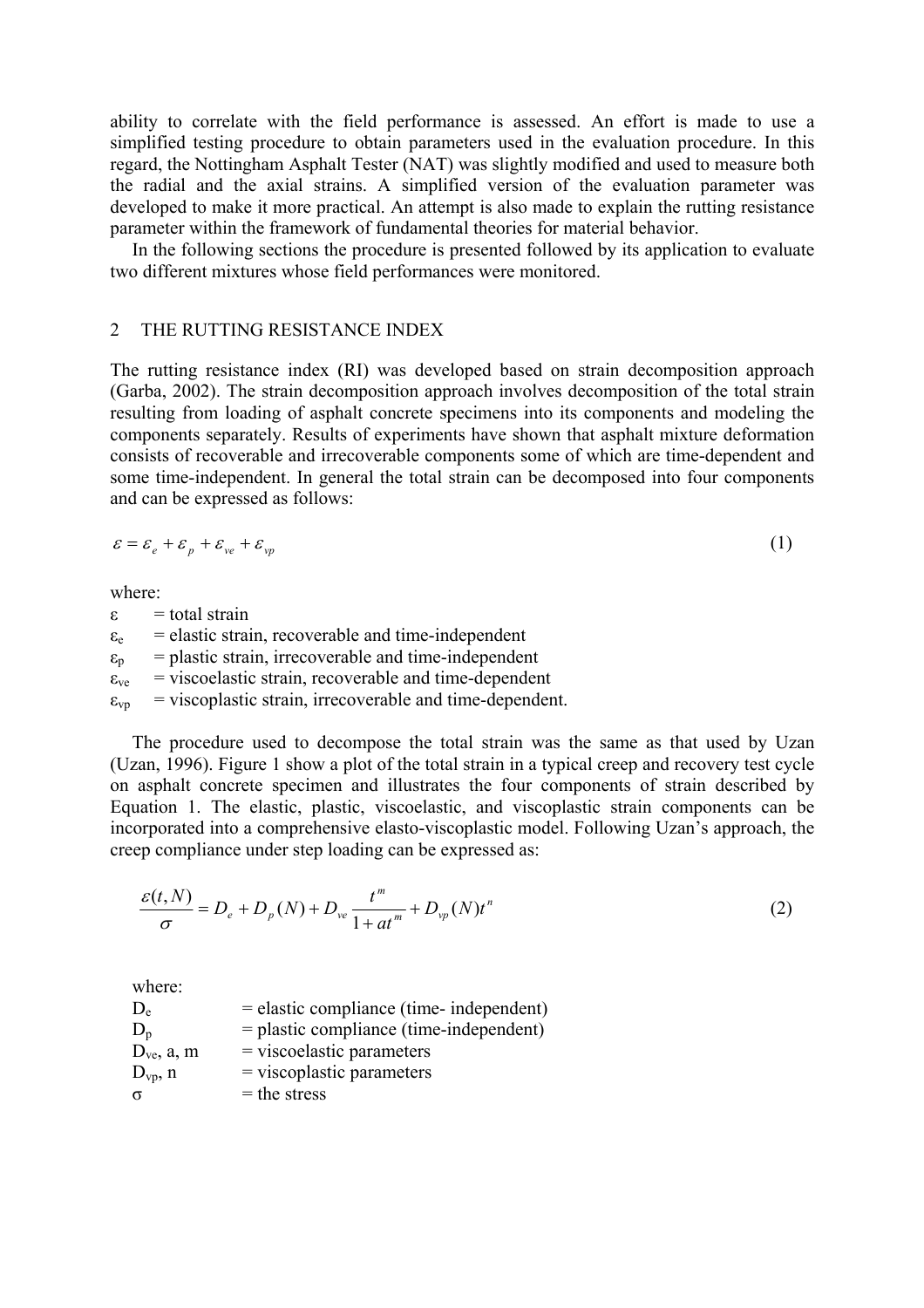

Figure 1: Total strain in a typical creep and recovery cycle

The values of the model parameters were calculated using results of triaxial creep and recovery test on asphalt concrete specimens with varying levels of binder content and void content. The objective was to identify the parameters that are sensitive to changes in mixture's volumetric composition, i.e. void content and binder content. The sensitivity analysis showed that, of the parameters that related to the permanent part of the deformation,  $D_p(1)$  and  $D_{vp}(1)$ are the most sensitive to changes in volumetric composition. The parameters  $D_p$  (1) and  $D_{vp}$ (1) refer to the first cycle plastic and viscoplastic compliances respectively. The parameters m and n are related to the time-dependent deformation of the material. These two parameters were found not to be sensitive to changes in volumetric composition but they might be sensitive to changes in binder type. However, as the specimens for the test under consideration were produced using the same binder type, their sensitivity to changes in binder type could not be verified.

The rutting resistance index was then defined using the parameters  $D_p$ ,  $D_{vp}$ , m, n and an additional parameter, r, which is a ratio of incremental deviatoric permanent strain and incremental volumetric permanent strain. This ratio was found to be constant for the range of deformation involving contraction, i.e. decrease in volume. A more detailed description of the formulation of the rutting resistance index is provided in Garba (2002), Garba & Horvli (2002, 2004). The rutting resistance index was expressed as follows:

$$
RI = \frac{H_{vp} H_p}{r(m+n)[H_{vp} + H_p]}
$$
 (3)

Where:

 $H_p$  = plastic modulus in the first cycle,  $H_{\text{vp}}$  = viscoplastic modulus in the first cycle, m,  $n$  = parameters defined in equation 2, and r is expressed as follows:

$$
r = \frac{\Delta \varepsilon_{D}}{\Delta \varepsilon_{v}} \tag{4}
$$

Where:

 $\Delta \varepsilon_d$  = incremental deviatoric permanent strain  $\Delta \varepsilon_{v}$  = incremental volumetric permanent strain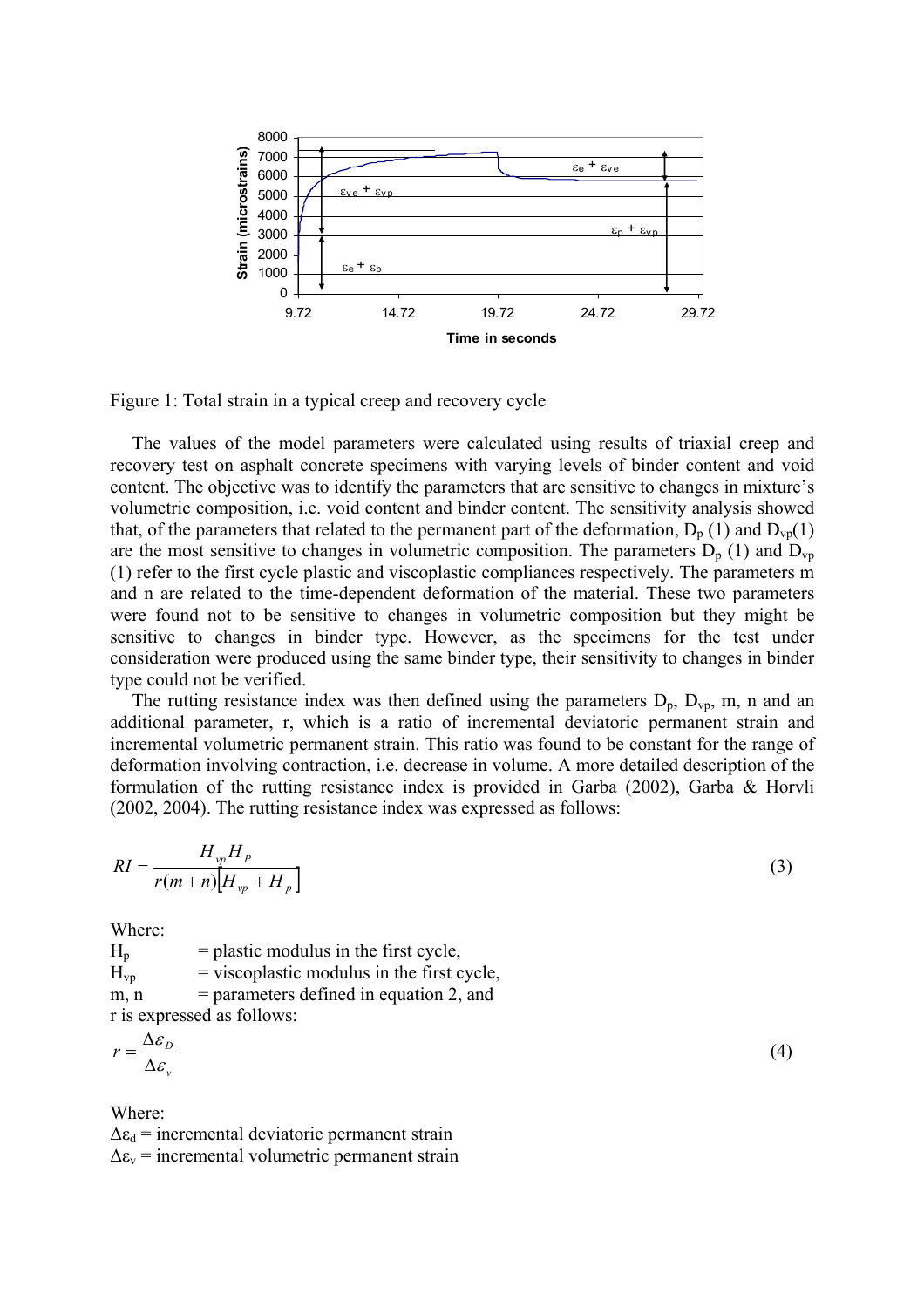The ratio, r, is considered to be a measure of susceptibility to shear deformation. The rutting resistance index, RI, thus contains parameters that are related to both compaction and shear deformation. Compaction and shear deformation are the two mechanisms known to result in rutting in asphalt pavements. The index, RI, was found to be sensitive to changes in binder content and void content as shown in Figure 2.



Figure 2: The rutting resistance index

## 2.1 A Simplified Formulation for the Rutting Resistance Index

The original formulation of the rutting resistance index was based on decomposition of the permanent strain in to the plastic (time-independent) and the viscoplastic (time-dependent) parts. A certain measure of susceptibility to deformation was defined as follows:

$$
I = [D_p(1) + D_{vp}(1)](m+n)
$$
\n(5)

Where  $D_p(1)$ ,  $D_{vp}(1)$ , are first cycle plastic and viscoplastic compliance parameters respectively and m, and n are as defined in equation 2. The sum  $D_p(1) + D_{vp}(1)$  gives the permanent part of the creep compliance in the first cycle. Replacing this sum with  $D_{\text{perm}}$ , equation 5 can be rewritten as:

$$
I = D_{perm}(m+n) \tag{6}
$$

The inverse of I gives the resistance to deformation expressed as follows:

$$
R = \frac{1}{D_{perm}(m+n)}
$$
(7)

Now introducing the ratio r into equation 7, the resistance index can be defined as:

$$
RI = \frac{1}{rD_{perm}(m+n)}
$$
(8)

 $D_{\text{perm}}$ , the permanent creep compliance in the first cycle is the inverse of the plastic modulus  $(H<sub>perm</sub>)$ . The sum  $(m+n)$  was included on the assumption that the two factors may be sensitive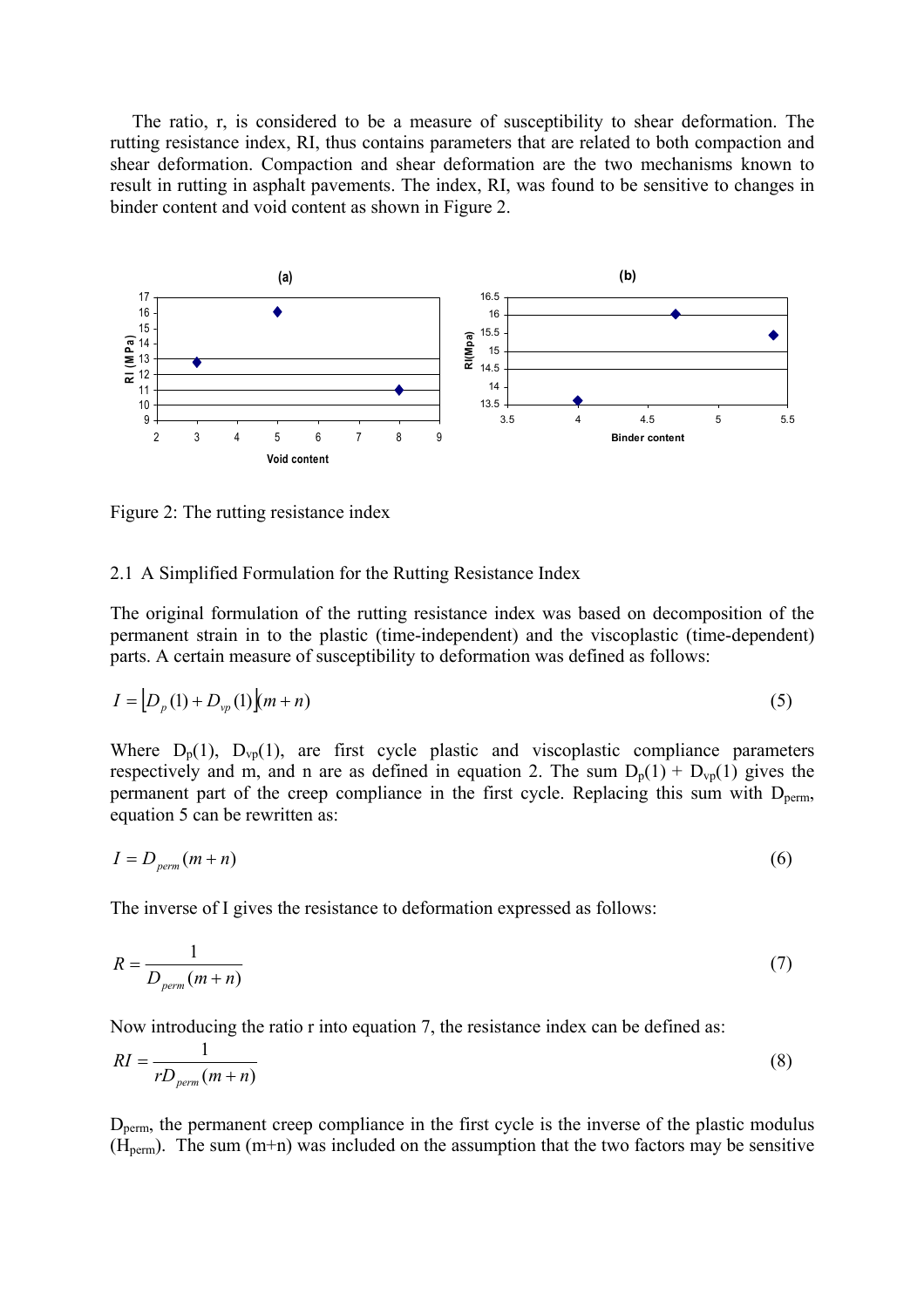to changes in binder type. For the purpose of simplicity, however, these two factors can be dropped. Equation 8 can therefore be expressed as follows using the plastic modulus:

$$
RI = \frac{H_{perm}}{r}
$$
 (9)

This simplified resistance index can be calculated from the first cycle plastic modulus and the ratio r without the need for decomposition of strain. This form is also suited for analysis of continuous repeated load triaxial test as well as creep and recovery test.

#### 2.2 Interpretation of the Rutting Resistance Index

The rutting resistance index contains the plastic modulus and the ratio of incremental permanent deviatoric strain to incremental permanent volumetric strain. In the theory of plasticity, the plastic modulus is often used as hardening parameter and it is well known that hardening is a property that is highly relevant to the resistance to permanent deformation. For asphalt concrete like materials, the plastic modulus in the first cycle of loading is considered to be an important parameter. Thus this parameter can be used as a measure of the initial deformation caused by compaction. The ratio of deviatoric permanent strain to volumetric permanent strain, referred to as dilatancy angle, defines the direction of plastic strain and it is often used as a flow rule in the theory of plasticity as illustrated in Figure 3 below.



Figure 3: Shear and volumetric strains in relation to yield surfaces in q-p space (Desai 2001).  $de^{p}$ <sub>s</sub> and  $de^{p}$ <sub>v</sub> are incremental permanent shear and volumetric strains respectively.

A large dilatancy angle (a large value of the ratio of deviatoric to volumetric strain) indicates a plastic strain vector heading towards the critical state line or failure line, if such a line is defined. That is an indication that the material is susceptible to shear flow. Thus the ratio r measures the susceptibility of the material to shear deformation.

The rutting resistance index defined by equation 9 thus contains measures of resistance to compaction and shear deformation- the two mechanisms known to be the cause of rutting in asphalt pavements. Although the rutting resistance index was defined based on strain decomposition approach, which is considered to be not theoretically based, the two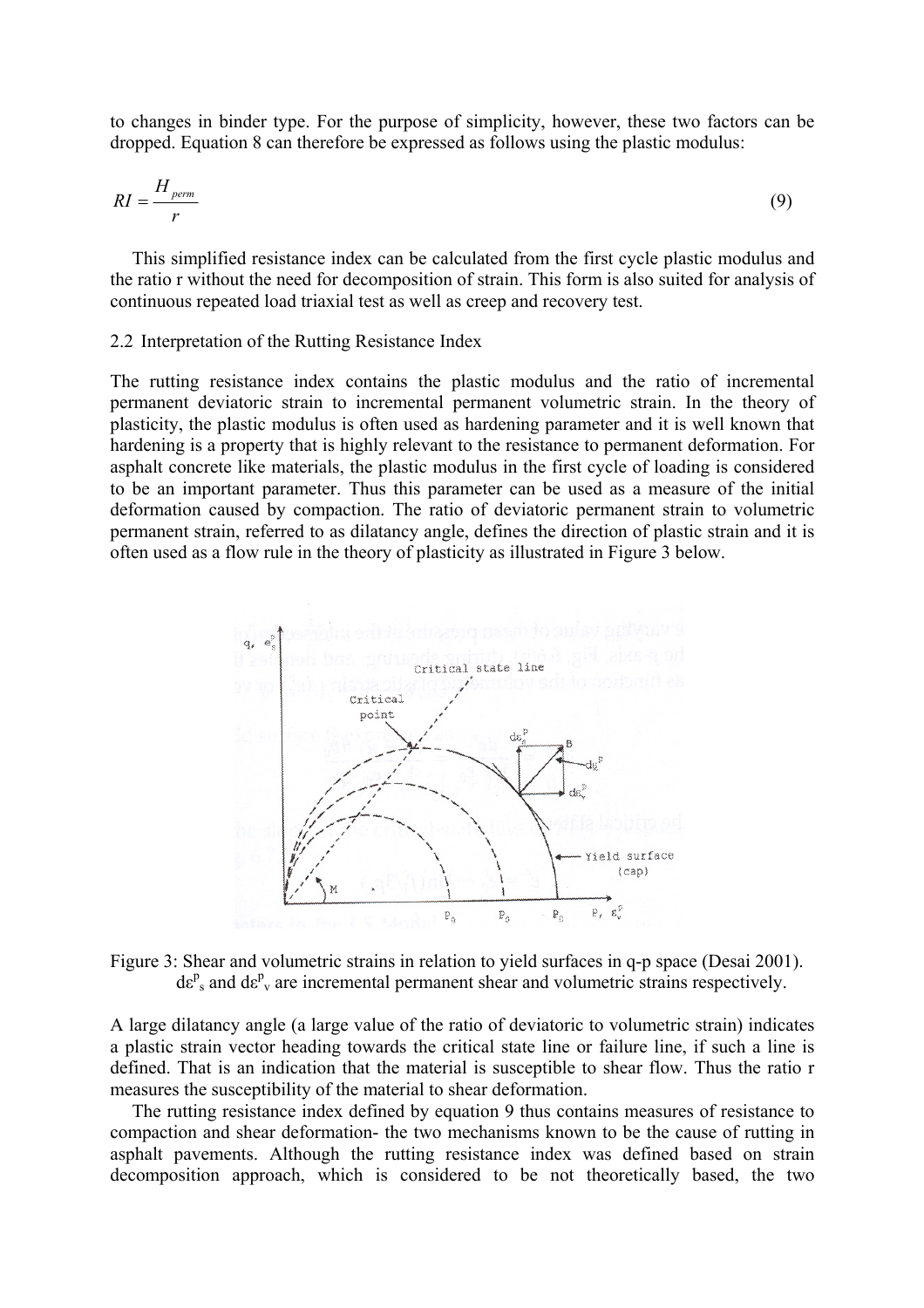parameters contained in the index have physical meanings in the context of the more fundamental theory of plasticity. The rutting resistance index and its relation to void and binder contents (with in practical ranges) is illustrated in Figure 4.



Figure 4: Illustration of the Rutting Resistance Index

Figure 5 shows the simplified RI values for asphalt concrete specimens with varying void content at two temperature levels. The specimens were tested under cyclic load triaxial test with frequency of 10 Hz. A sinusoidal deviatoric stress of 750 KPa and a constant confining stress of 150 KPa were applied. As can be seen from Figure 5, temperature has a dramatic effect on the RI values. The variation of RI with void content indicates that both high and low void levels can lead to materials with low resistance to rutting. In other words it points to the existence of a certain void content which gives the maximum resistance to rutting for the material under consideration.



Figure 5: Variation of RI with void content, (a) at  $50^{\circ}$ C and (b) at  $25^{\circ}$ C. The specimens had binder content of 4.7%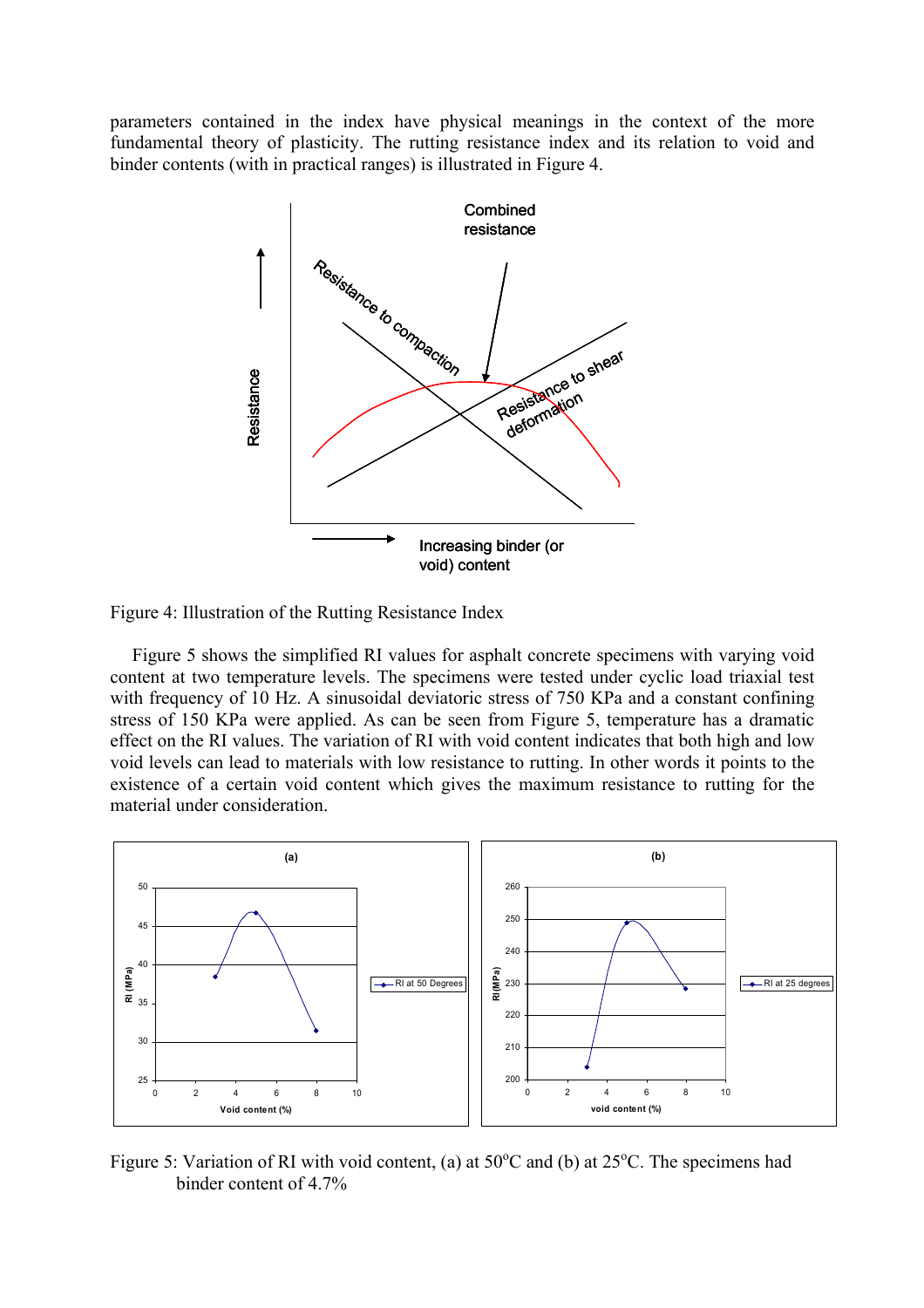## 3 APPLICATION OF THE RUTTING RESISTANCE INDEX

The rutting resistance index can be used to compare and rank mixtures according to their resistance to permanent deformation. As explained in the preceding sections, the rutting resistance index was originally developed based on triaxial creep and recovery test. Since such tests are relatively complicated and expensive, a simplified testing procedure is needed. To obtain the rutting resistance index one needs to measure both the axial and the radial strains resulting from loading of asphalt concrete specimens. In this study a simple testing method, which is based on a slightly modified Nottingham Asphalt Tester (NAT) was used to measure the axial and radial strains and obtain the rutting resistance index. Two asphalt mixtures were tested and ranked using this simple testing method and the rutting resistance index. In the following sections the materials used, the testing procedure and the results obtained are discussed.

## 3.1 Materials

Two asphalt mixtures were tested; an asphalt concrete mixture (Ab 16) and a stone mastic asphalt mixture (Ska 16). The maximum aggregate size for both mixtures was 16 mm and the mixtures were made from the same type of aggregate. Polymer modified binder, Pmb 60, was used in the asphalt concrete mixture while an unmodified penetration grade binder B70/100 was used in the Ska 16 mixture. Details of the composition of the two mixtures are given in Table 1. These two mixtures were also laid on a main road (E18) in southern Norway as part of a test section designed to study the development of rutting. The test section was laid in 2001 and rutting measurement was conducted twice per year; in early spring and late autumn.

For the purpose of this study the two mixtures were reproduced in the laboratory using the same materials used in the plant production for the test section. Test specimens were compacted using gyratory compactor. The target void content, as specified in the recipe, was 3.5%. The gyratory angle and number of gyrations were varied to find out the compaction procedure which gives average void content of about 3.5%. The test specimens had a diameter of 100mm and a height of 160 mm. After cutting 10mm from each end to obtain flat and parallel surfaces, the specimens had a height of 140mm, giving a height to diameter ratio of 1.4.

| Mixture composition |              | Mixture type        |                      |
|---------------------|--------------|---------------------|----------------------|
|                     |              | Ab <sub>16</sub>    | Ska 16               |
| Aggregate           | Crushed rock | 77%                 | 81%                  |
|                     | Gravel       | 15%                 | 10%                  |
|                     | Filler       | 8%                  | 9%                   |
| <b>Binder</b>       | Type         | Pmb 60              | B70/100              |
|                     | Content      | 5.7%                | $6.3\%$              |
| Anti-striping agent | Wetfix I     | $0.4\%$ (of binder) | $0.4\%$ (of binder)  |
| Fiber               | Cellulose    |                     | 0.3% (of aggregates) |

## Table 1: Composition of mixtures

## 3.2 Testing Procedure

Two types of tests were conducted on the specimens; a triaxial creep and recovery test and a confined creep and recovery test using a modified Nottingham asphalt tester (NAT). The tests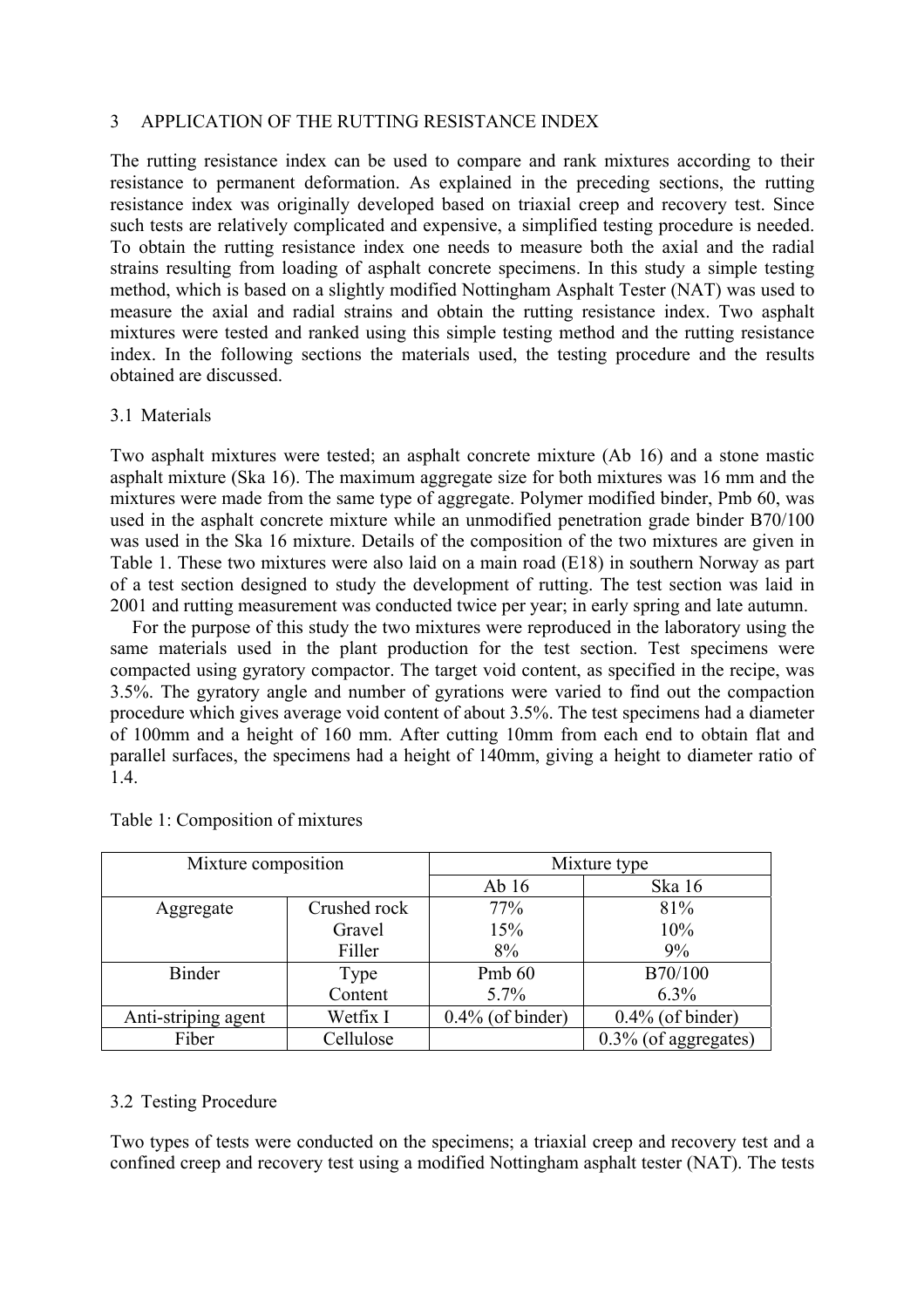were conducted at a temperature of  $40^{\circ}$ C and three parallel specimens were tested for each case.

The triaxial creep and recovery test was conducted using an electro-hydraulic triaxial testing apparatus. The confining stress was kept constant at 150KPa. A deviatoric stress of 450KPa was applied in the form of a block (square) wave with 10 seconds loading and 10 seconds unloading (recovery). The specimens were conditioned in the test chamber until the desired temperature was obtained. Temperature in the chamber was monitored using a temperature transducer. Deformation data was recorded at frequent intervals during testing. The test was run for 200 creep and recovery cycles.

The permanent deformation test using the ordinary NAT is a simple test but has limitation in that it does not allow the measurement of radial (lateral) strain. Therefore, the apparatus and the software were modified in such away that the radial strain could be measured and recorded. The modification also allowed the testing of longer specimens than usually used in the standard NAT tests. The software modification was made by Cooper Research Technology Ltd (UK) according to our demand. In the modified NAT test confining stress was applied using vacuum. This allows the application of confining stress of up to 100KPa, but in the laboratory setup used in this study a vacuum pressure of only 70 KPa could be obtained. A deviatoric stress of 210 KPa was used to maintain the same stress ratio used in the triaxial test. The deviatoric stress was applied, in the form of a block wave with 10 seconds loading and 10 seconds unloading as in the case of triaxial testing and the test was conducted for 200 cycles, which takes 4000 seconds. Detailed data on the development of permanent deformation during loading and recovery during unloading was obtained for the first five cycles and for every fifth cycle thereafter. The modified NAT is much simpler than the triaxial test and appears to give satisfactory results. Figure 6 shows a test setup in the modified NAT.

#### 3.3 Test Results

Data from the tests were used to compare the two mixtures. Comparison was made using the accumulated axial permanent strain and the rutting resistance index. Figures 7 and 8 show the accumulated axial permanent strain from the two tests. Results from the triaxial creep and recovery test (Figure 7) indicates that Ab 16 is more susceptible to permanent deformation than Ska 16. However the result from the modified NAT (figure 8) shows the opposite tendency, i.e., it shows Ska 16 to be more susceptible to permanent deformation. The difference between the two results might be due to the lower confining stress used in the modified NAT test as the Ska mixture is more sensitive to changes in confining pressure. Generally, however, this points to the fact that considering only axial (one dimensional) permanent strain in evaluation of mixtures can lead to erroneous conclusion. The fact that one dimensional analysis is insufficient for evaluation of mixtures for their susceptibility to permanent deformation has been shown by earlier tests (Garba and Horvli 2004).

The rutting resistance index was calculated using results of the two tests and is shown in Figure 9. For both tests the index showed that Ab 16 mixture has better resistance to permanent deformation than the Ska 16. The rutting resistance index values for the two tests are however different indicating the dependence of the index on the stress. Figure 10 shows the performance of the two mixtures in the field in terms of the measured rutting. The field measurements were conducted using two methods; a beam instrumented with an LVDT (Linear variable differential transducer) developed by SINTEF and a surface condition measurement system (vehicle) known as ALFRED which is equipped with ultrasonic sensors.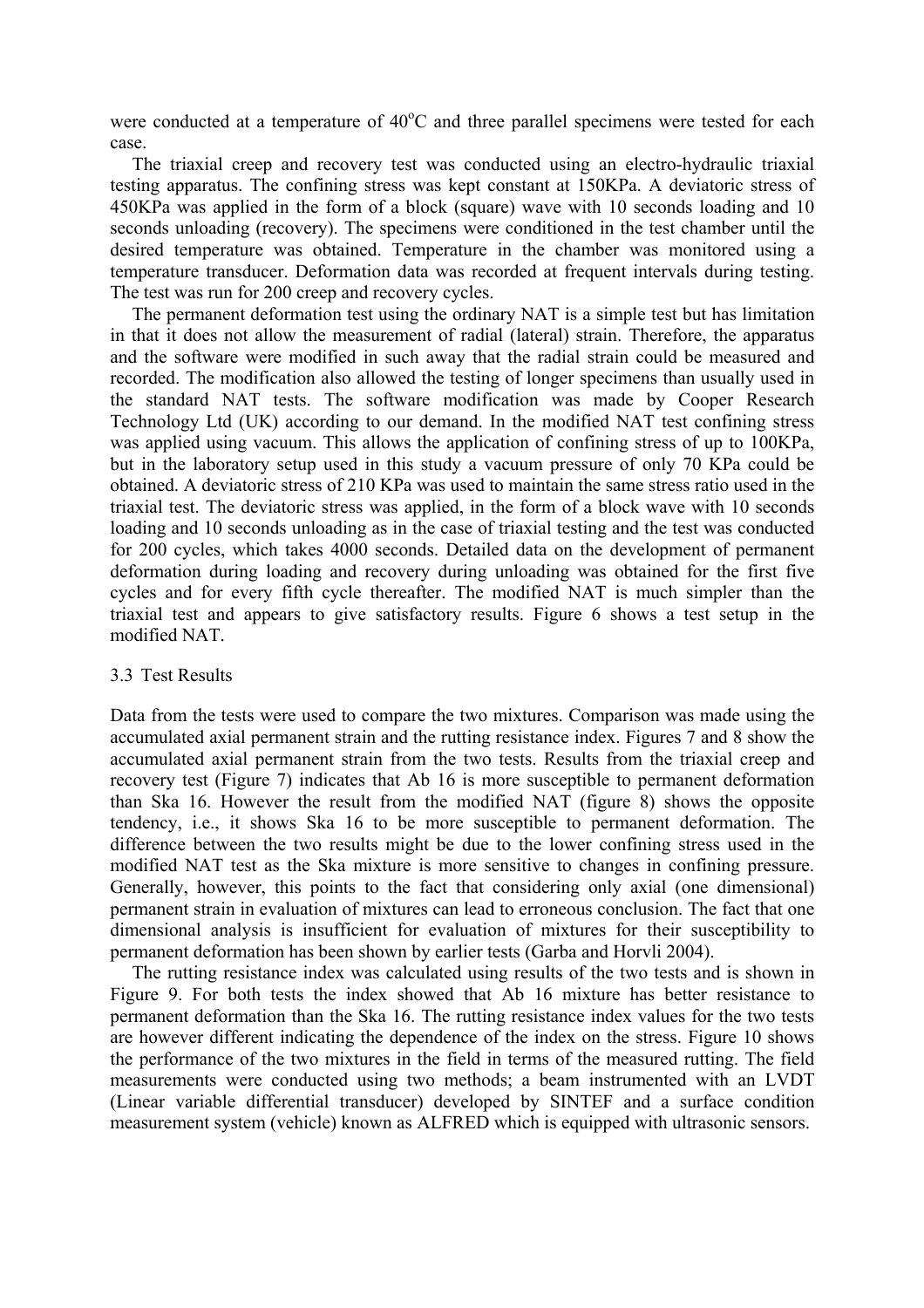

Figure 6: Test setup in the modified NAT



Figure 7: Accumulated axial strain under the triaxial creep and recovery test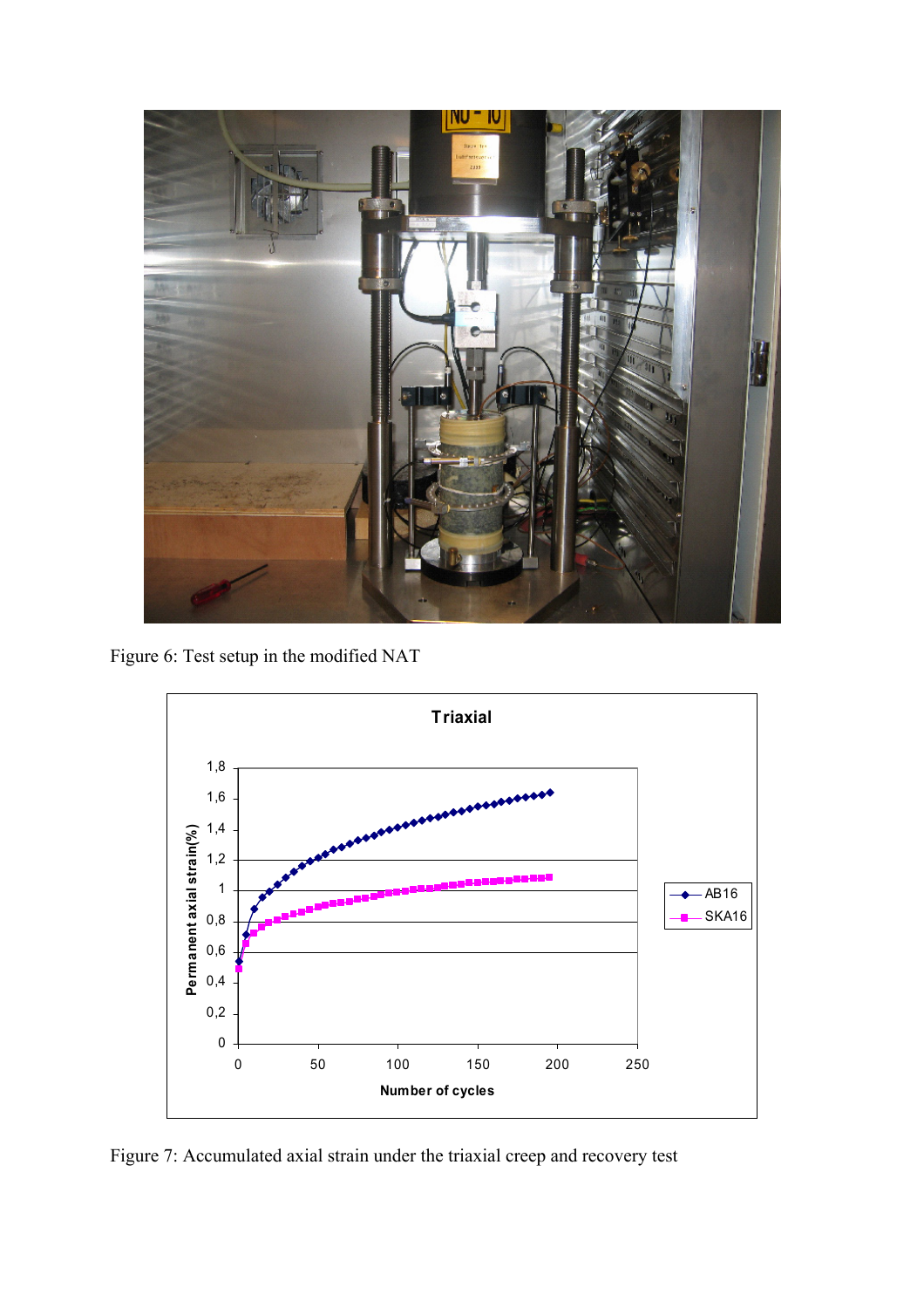

Figure 8: Accumulated axial permanent strain under the modified NAT test



Figure 9: Rutting resistance index for the two tests

Both measurements indicate that the Ab 16 section had slightly less rutting than the Ska 16 section. The difference becomes more significant, however, when one considers the fact that significant portion of the rutting comes from studded tire wear during winter season. Because Ska 16 has greater proportion of larger size aggregate materials, it has better resistance to the studded tire wear. Had it not been for the deformation related rutting, one would have less rutting on the Ska 16 section compared to the Ab 16 section. Therefore, the observed difference in rutting confirms that the Ska 16 mixture does have lower resistance to permanent deformation compared to Ab 16, in agreement with laboratory evaluation based on the rutting resistance index. Visual inspection of the sections by one of the authors also showed some sideway movement of materials in the wheel track in the Ska 16 section.